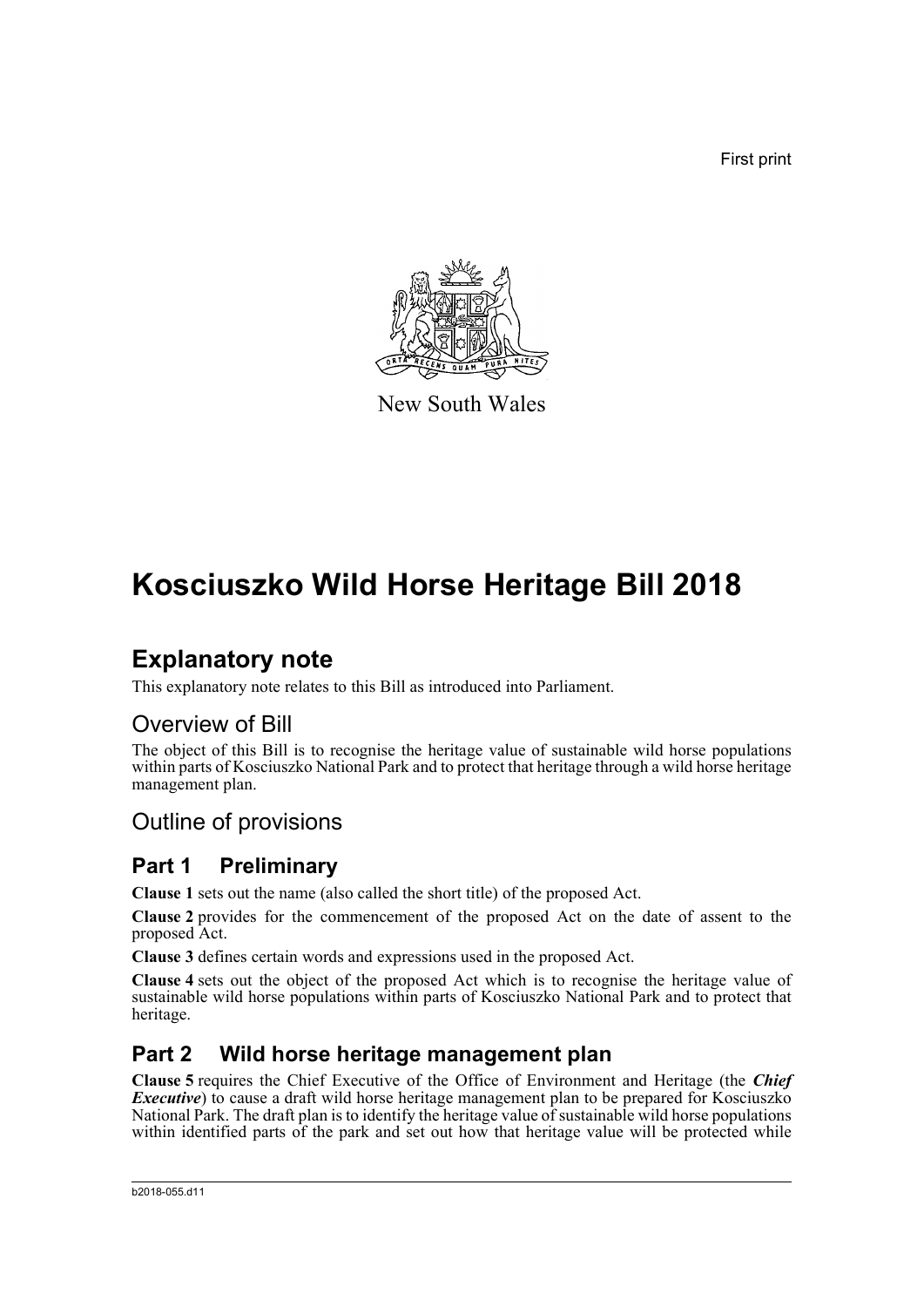ensuring other environmental values of the park are also maintained. The draft plan is also to take into account the objects of the proposed Act and the *National Parks and Wildlife Act 1974* and the matters that must be taken into consideration in preparing a plan of management under that Act. The Chief Executive is to seek the advice of the Wild Horse Community Advisory Panel in the preparation of the draft plan.

**Clause 6** requires the Chief Executive to give notice of the public exhibition of the draft plan and to invite the public to make representations on the draft plan.

**Clause 7** requires the Chief Executive to provide a copy of the draft plan to the National Parks and Wildlife Advisory Council (the *Advisory Council*) and the Heritage Council of New South Wales (the *Heritage Council*) and to invite those bodies to make representations on the draft plan.

**Clause 8** requires the Chief Executive (following the consultation under proposed sections 6 and 7) to forward the draft plan and representations on the draft plan to the Minister administering the proposed Act (the *Minister*).

**Clause 9** provides that the Minister may, after considering the draft plan and the representations, adopt the plan with or without alteration or refer the draft plan back to the Chief Executive for further consideration.

**Clause 10** requires that an adopted plan be carried out and given effect to by the Chief Executive.

**Clause 11** enables the Minister to direct the Chief Executive to prepare a draft amending plan to make amendments to an adopted plan or to prepare a new draft plan to replace an adopted plan.

### **Part 3 Miscellaneous**

**Clause 12** provides that an adopted plan prevails to the extent of any inconsistency between the adopted plan and a plan of management under the *National Parks and Wildlife Act 1974* and requires future plans of management prepared under that Act for Kosciuszko National Park to recognise the heritage value of sustainable wild horse populations within parts of the park.

**Clause 13** enables the Chief Executive to delegate the exercise of any function of the Chief Executive under the proposed Act.

**Clause 14** enables the Governor to make regulations for the purposes of the proposed Act including regulations of a savings or transitional nature to be made consequent on the enactment of the proposed Act or any Act that amends that Act.

### **Schedule 1 Wild Horse Community Advisory Panel**

**Schedule 1** provides for the constitution, functions and procedure of the Wild Horse Community Advisory Panel.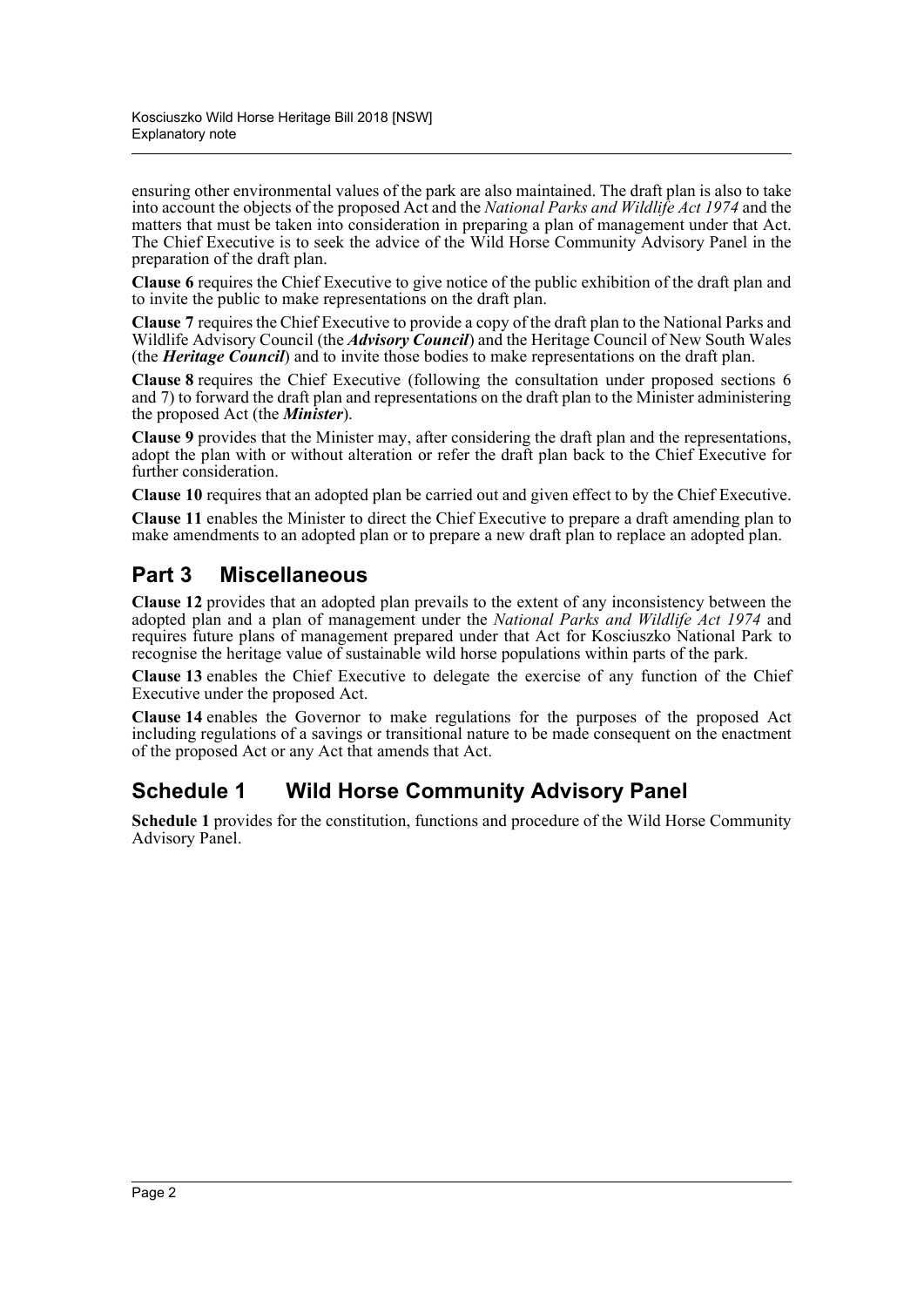First print



New South Wales

# **Kosciuszko Wild Horse Heritage Bill 2018**

# **Contents**

|                   |    |                                                          | Page           |
|-------------------|----|----------------------------------------------------------|----------------|
| Part 1            |    | <b>Preliminary</b>                                       |                |
|                   | 1  | Name of Act                                              | 2              |
|                   | 2  | Commencement                                             | $\overline{2}$ |
|                   | 3  | Definitions                                              | $\overline{2}$ |
|                   | 4  | Object of Act                                            | $\overline{2}$ |
| Part 2            |    | Wild horse heritage management plan                      |                |
|                   | 5  | Preparation of draft wild horse heritage management plan | 3              |
|                   | 6  | Public consultation on draft plan                        | 3              |
|                   | 7  | Consultation with Advisory Council and Heritage Council  | 3              |
|                   | 8  | Draft plan and representations to be given to Minister   | 3              |
|                   | 9  | Adoption of plan                                         | 3              |
|                   | 10 | Adopted plan must be carried out and given effect to     | 4              |
|                   | 11 | Amending or replacing adopted plans                      | 4              |
| Part 3            |    | <b>Miscellaneous</b>                                     |                |
|                   | 12 | Relationship with National Parks and Wildlife Act 1974   | 5              |
|                   | 13 | Delegation                                               | 5              |
|                   | 14 | Regulations                                              | $\sqrt{5}$     |
| <b>Schedule 1</b> |    | <b>Wild Horse Community Advisory Panel</b>               | 6              |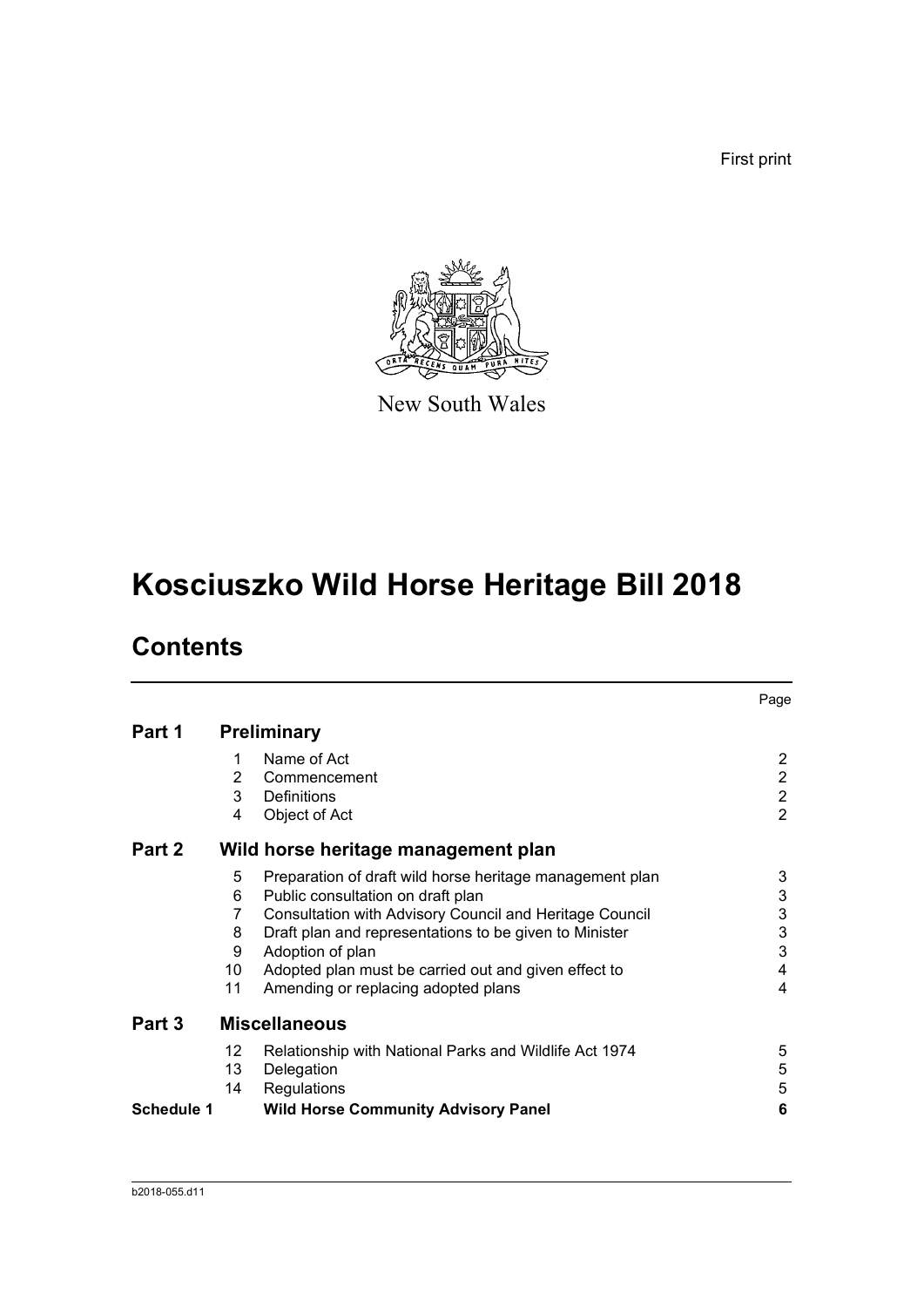

New South Wales

# **Kosciuszko Wild Horse Heritage Bill 2018**

No , 2018

### **A Bill for**

An Act to recognise the heritage value of sustainable wild horse populations within parts of Kosciuszko National Park and to protect that heritage.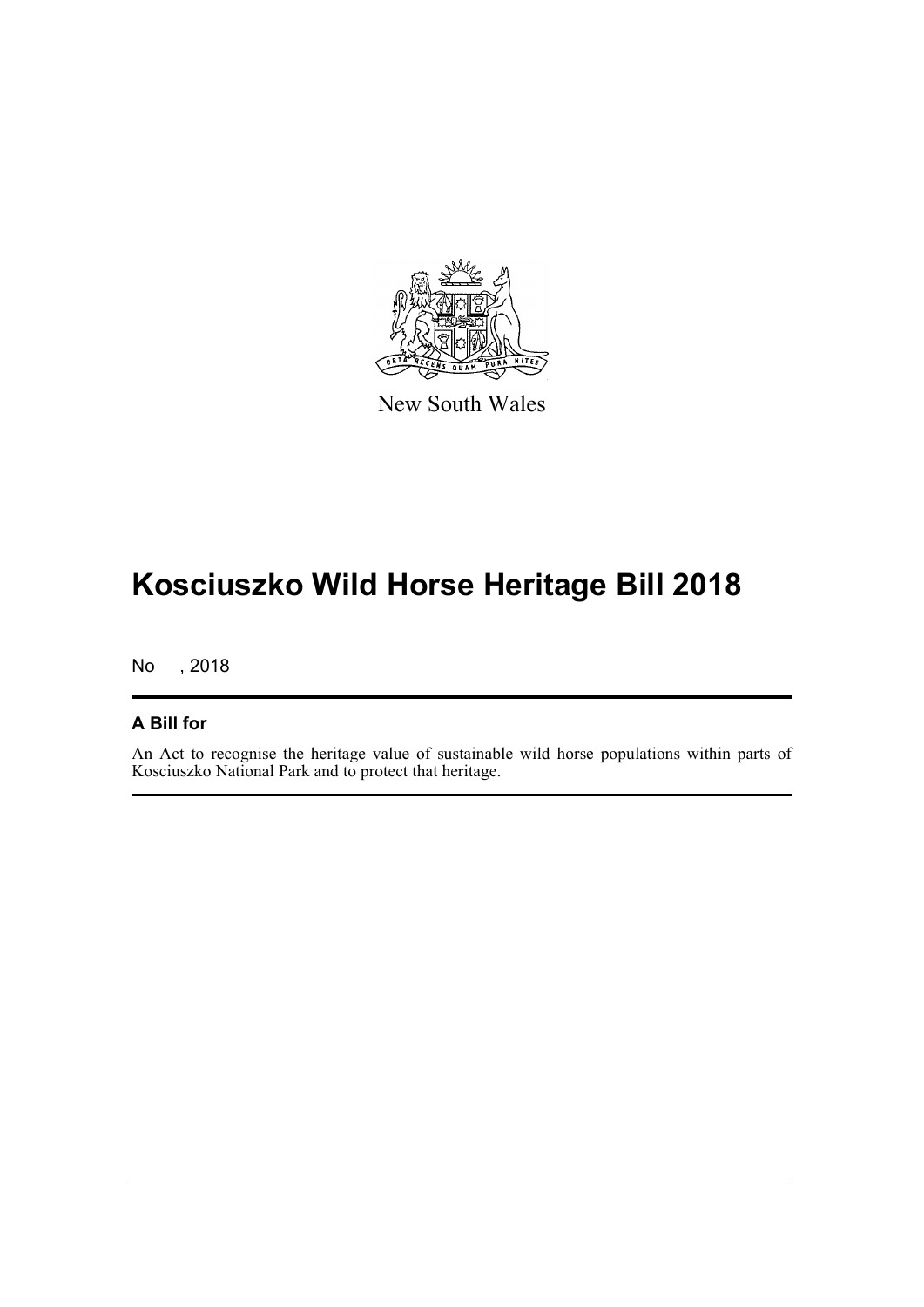<span id="page-4-4"></span><span id="page-4-3"></span><span id="page-4-2"></span><span id="page-4-1"></span><span id="page-4-0"></span>

| The Legislature of New South Wales enacts: |     |                                                                                                                                                                           | 1        |
|--------------------------------------------|-----|---------------------------------------------------------------------------------------------------------------------------------------------------------------------------|----------|
| Part 1                                     |     | <b>Preliminary</b>                                                                                                                                                        | 2        |
| 1                                          |     | <b>Name of Act</b>                                                                                                                                                        | 3        |
|                                            |     | This Act is the <i>Kosciuszko Wild Horse Heritage Act 2018</i> .                                                                                                          | 4        |
| $\mathbf{2}$                               |     | Commencement                                                                                                                                                              | 5        |
|                                            |     | This Act commences on the date of assent to this Act.                                                                                                                     | 6        |
| 3                                          |     | <b>Definitions</b>                                                                                                                                                        | 7        |
|                                            | (1) | In this Act:                                                                                                                                                              | 8        |
|                                            |     | <i>adopted plan</i> means a wild horse heritage management plan adopted by the Minister<br>under Part 2.                                                                  | 9<br>10  |
|                                            |     | <i>Advisory Council</i> means the National Parks and Wildlife Advisory Council<br>constituted under the National Parks and Wildlife Act 1974.                             | 11<br>12 |
|                                            |     | <b>Chief Executive</b> means the Chief Executive of the Office of Environment and<br>Heritage.                                                                            | 13<br>14 |
|                                            |     | <i>function</i> includes a power, authority or duty, and <i>exercise</i> a function includes<br>perform a duty.                                                           | 15<br>16 |
|                                            |     | <b>Heritage Council</b> means the Heritage Council of New South Wales constituted<br>under the <i>Heritage Act 1977</i> .                                                 | 17<br>18 |
|                                            |     | <i>plan of management</i> means a plan of management prepared under the <i>National</i><br>Parks and Wildlife Act 1974.                                                   | 19<br>20 |
|                                            |     | Note. The Interpretation Act 1987 contains definitions and other provisions that affect the<br>interpretation and application of this Act.                                | 21<br>22 |
|                                            | (2) | Notes included in this Act do not form part of this Act.                                                                                                                  | 23       |
| 4                                          |     | <b>Object of Act</b>                                                                                                                                                      | 24       |
|                                            |     | The object of this Act is to recognise the heritage value of sustainable wild horse<br>populations within parts of Kosciuszko National Park and to protect that heritage. | 25<br>26 |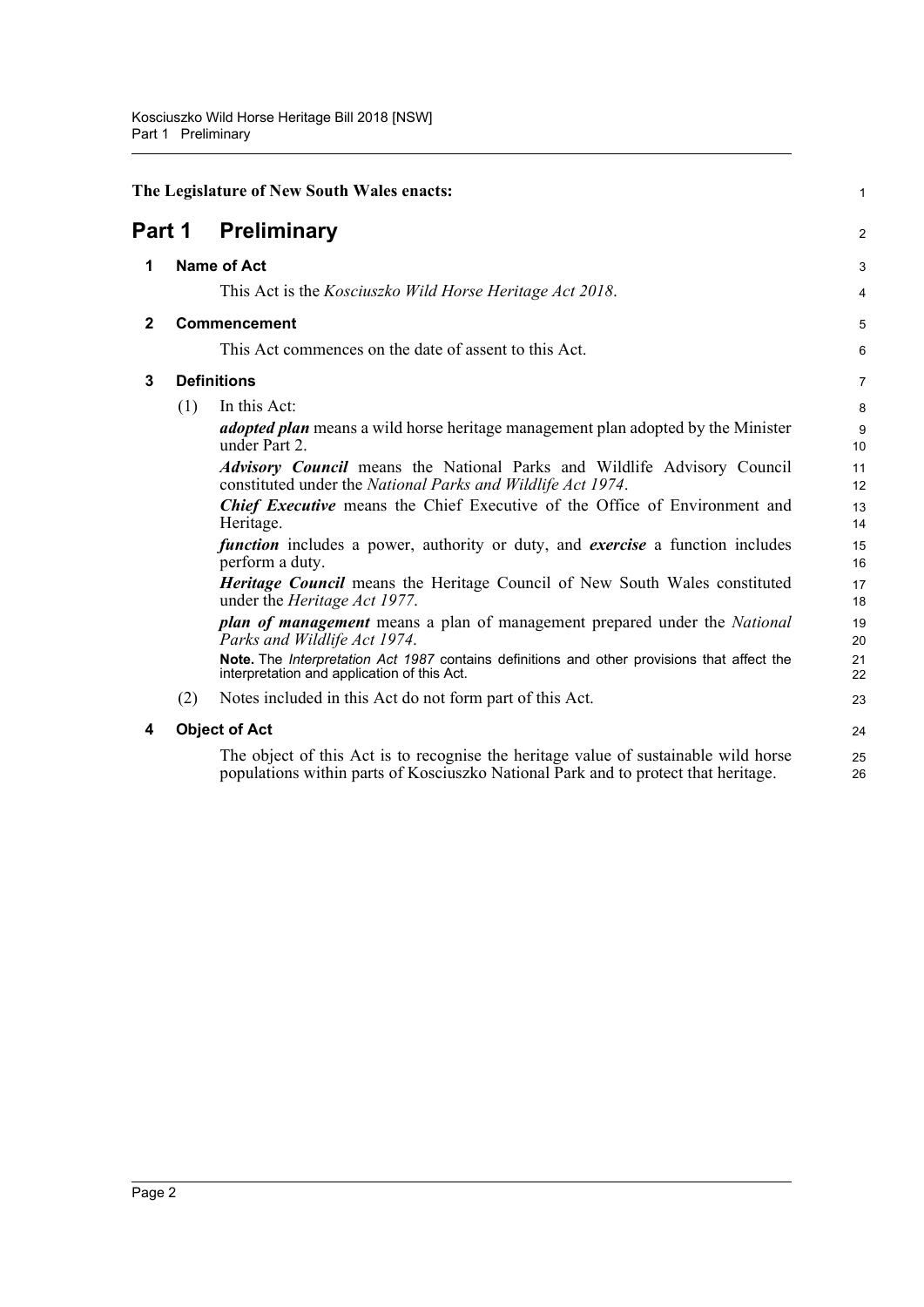## <span id="page-5-1"></span><span id="page-5-0"></span>**Part 2 Wild horse heritage management plan**

<span id="page-5-5"></span><span id="page-5-4"></span><span id="page-5-3"></span><span id="page-5-2"></span>

|   | art 2                                                          | Wild horse heritage management plan                                                                                                                                                                                                                      | 1                            |  |  |  |
|---|----------------------------------------------------------------|----------------------------------------------------------------------------------------------------------------------------------------------------------------------------------------------------------------------------------------------------------|------------------------------|--|--|--|
| 5 |                                                                | Preparation of draft wild horse heritage management plan                                                                                                                                                                                                 |                              |  |  |  |
|   | (1)                                                            | The Chief Executive is to cause a draft wild horse heritage management plan to be<br>prepared for Kosciuszko National Park (the <i>draft plan</i> ).                                                                                                     | 3<br>$\overline{\mathbf{4}}$ |  |  |  |
|   | (2)                                                            | The draft plan is to:                                                                                                                                                                                                                                    | $\mathbf 5$                  |  |  |  |
|   |                                                                | identify the heritage value of sustainable wild horse populations within<br>(a)<br>identified parts of the park, and                                                                                                                                     | $\,6$<br>$\overline{7}$      |  |  |  |
|   |                                                                | set out how that heritage value will be protected while ensuring other<br>(b)<br>environmental values of the park (including values identified in the plan of<br>management for the park) are also maintained, and                                       | 8<br>$\boldsymbol{9}$<br>10  |  |  |  |
|   |                                                                | take into account the object of this Act, and<br>(c)                                                                                                                                                                                                     | 11                           |  |  |  |
|   |                                                                | (d)<br>take into account the objects of the National Parks and Wildlife Act 1974 and<br>the matters that are required (by section 72AA of that Act) to be taken into<br>consideration in the preparation of a plan of management, and                    | 12<br>13<br>14               |  |  |  |
|   |                                                                | include any other matter prescribed by the regulations.<br>(e)                                                                                                                                                                                           | 15                           |  |  |  |
|   | (3)                                                            | The Chief Executive is to seek the advice of the Wild Horse Community Advisory<br>Panel constituted under Schedule 1 in the preparation of the draft plan.                                                                                               | 16<br>17                     |  |  |  |
| 6 | Public consultation on draft plan<br>18                        |                                                                                                                                                                                                                                                          |                              |  |  |  |
|   | (1)                                                            | The Chief Executive is to give notice of the public exhibition of the draft plan by<br>publishing the notice in the Gazette and in any other manner that the Chief Executive<br>considers to be appropriate.                                             | 19<br>20<br>21               |  |  |  |
|   | (2)                                                            | The notice is to specify:                                                                                                                                                                                                                                | 22                           |  |  |  |
|   |                                                                | how a person may make a representation on the draft plan, and<br>(a)                                                                                                                                                                                     | 23                           |  |  |  |
|   |                                                                | the period within which representations may be made, being a period of not<br>(b)<br>less than 30 days from the date on which the notice is published in the Gazette.                                                                                    | 24<br>25                     |  |  |  |
| 7 | <b>Consultation with Advisory Council and Heritage Council</b> |                                                                                                                                                                                                                                                          |                              |  |  |  |
|   |                                                                | The Chief Executive is to provide a copy of the draft plan to the Advisory Council<br>and the Heritage Council and is to specify a period of not less than 30 days within<br>which representations on the draft plan may be made to the Chief Executive. | 27<br>28<br>29               |  |  |  |
| 8 |                                                                | Draft plan and representations to be given to Minister                                                                                                                                                                                                   | 30                           |  |  |  |
|   |                                                                | The Chief Executive is, as soon as practicable after the end of the later of the periods<br>referred to in section 6 or 7, to forward a copy of the following to the Minister for<br>consideration:                                                      | 31<br>32<br>33               |  |  |  |
|   |                                                                | (a)<br>the draft plan,                                                                                                                                                                                                                                   | 34                           |  |  |  |
|   |                                                                | any representation on the draft plan by the Chief Executive,<br>(b)                                                                                                                                                                                      | 35                           |  |  |  |
|   |                                                                | any representations received under section 6 or 7,<br>(c)                                                                                                                                                                                                | 36                           |  |  |  |
|   |                                                                | a summary of any representations received under section 6.<br>(d)                                                                                                                                                                                        | 37                           |  |  |  |
| 9 |                                                                | <b>Adoption of plan</b>                                                                                                                                                                                                                                  | 38                           |  |  |  |
|   |                                                                | The Minister may, after considering the following, adopt the draft plan without<br>alteration or with such alterations as the Minister thinks fit or may refer it back to the<br>Chief Executive for further consideration:                              | 39<br>40<br>41               |  |  |  |
|   |                                                                | the draft plan,<br>(a)                                                                                                                                                                                                                                   | 42                           |  |  |  |
|   |                                                                |                                                                                                                                                                                                                                                          |                              |  |  |  |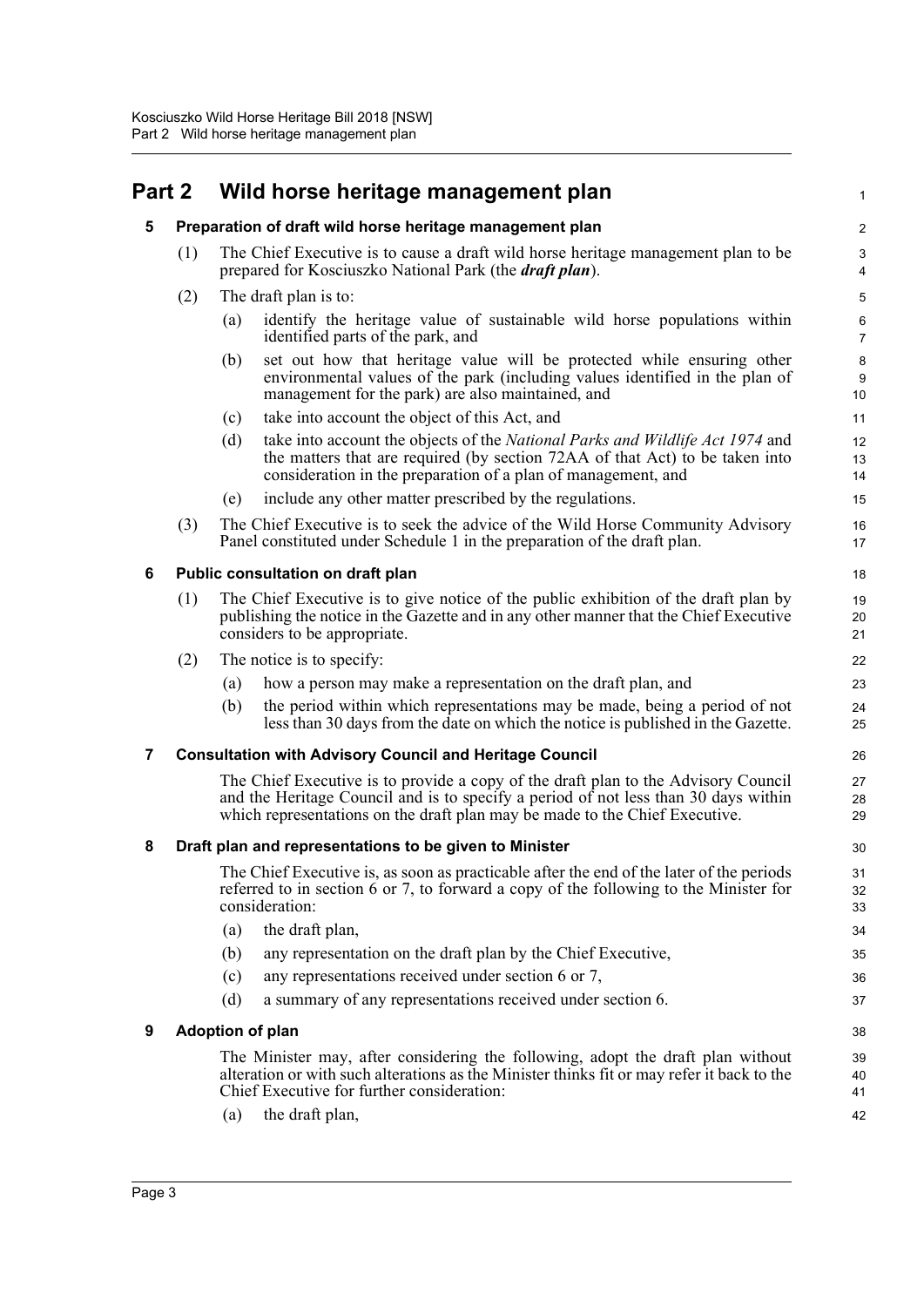<span id="page-6-1"></span><span id="page-6-0"></span>

|    |     | (b) | any representations made by the Chief Executive, the Advisory Council or the<br>Heritage Council under this Part,                                                                                 | $\overline{2}$ |
|----|-----|-----|---------------------------------------------------------------------------------------------------------------------------------------------------------------------------------------------------|----------------|
|    |     | (c) | any representations made by other persons under this Part (or a summary of<br>those representations).                                                                                             | 3<br>4         |
| 10 |     |     | Adopted plan must be carried out and given effect to                                                                                                                                              | 5              |
|    |     |     | An adopted plan must be carried out and given effect to by the Chief Executive.                                                                                                                   | 6              |
| 11 |     |     | Amending or replacing adopted plans                                                                                                                                                               | 7              |
|    | (1) |     | The Minister may, at any time, direct the Chief Executive to prepare a draft amending<br>plan to make amendments to an adopted plan or to prepare a new draft plan to replace<br>an adopted plan. | 8<br>9<br>10   |
|    | (2) |     | An amending plan when adopted amends the adopted plan and a new draft plan when<br>adopted repeals any previous adopted plan.                                                                     | 11<br>12       |
|    | (3) |     | Sections 6–9 apply to a draft amending plan in the same way as those sections apply<br>to a draft plan.                                                                                           | 13<br>14       |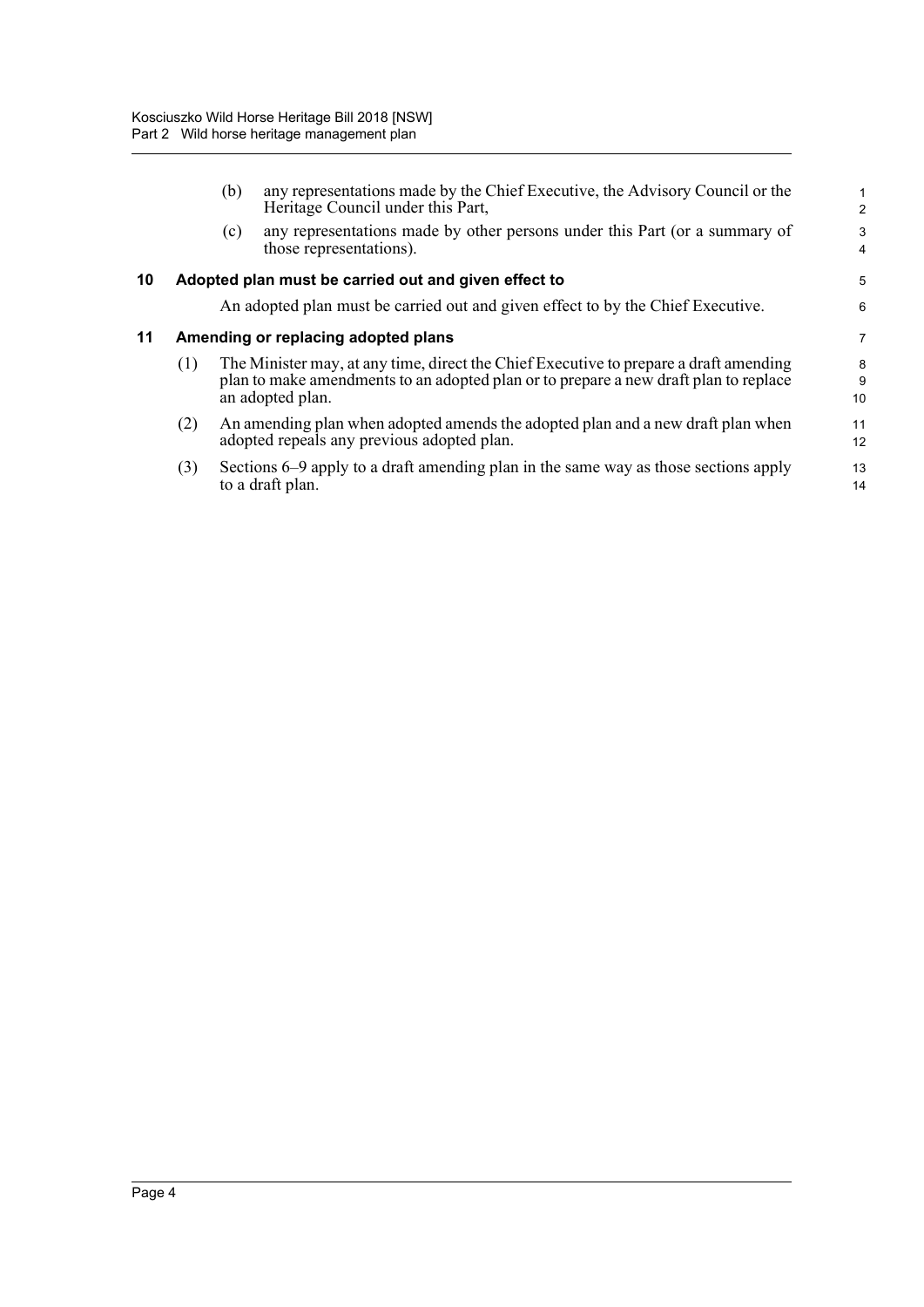<span id="page-7-3"></span><span id="page-7-2"></span><span id="page-7-1"></span><span id="page-7-0"></span>

| Part 3 |                    | <b>Miscellaneous</b>                                                                                                                                                                                                                                                        | $\mathbf{1}$                             |
|--------|--------------------|-----------------------------------------------------------------------------------------------------------------------------------------------------------------------------------------------------------------------------------------------------------------------------|------------------------------------------|
| 12     |                    | Relationship with National Parks and Wildlife Act 1974                                                                                                                                                                                                                      | $\overline{c}$                           |
|        | (1)                | An adopted plan prevails to the extent of any inconsistency between the adopted plan<br>and a plan of management.                                                                                                                                                           | 3<br>4                                   |
|        | (2)                | Without limiting subsection (1), section 81 (4) of the National Parks and Wildlife Act<br>1974 does not apply in relation to anything done to carry out or give effect to an<br>adopted plan.                                                                               | $\,$ 5 $\,$<br>$\,6\,$<br>$\overline{7}$ |
|        | (3)                | When causing a plan of management for Kosciuszko National Park to be prepared,<br>the Chief Executive must ensure that the plan of management recognises the heritage<br>value of sustainable wild horse populations within parts of the park.                              | $\bf 8$<br>$\boldsymbol{9}$<br>10        |
| 13     | <b>Delegation</b>  |                                                                                                                                                                                                                                                                             |                                          |
|        |                    | The Chief Executive may delegate the exercise of any function of the Chief<br>Executive under this Act (other than this power of delegation) to:                                                                                                                            | 12<br>13                                 |
|        |                    | any person employed in the Office of Environment and Heritage, or<br>(a)                                                                                                                                                                                                    | 14                                       |
|        |                    | (b)<br>any person, or any class of persons, authorised for the purposes of this section<br>by the regulations.                                                                                                                                                              | 15<br>16                                 |
| 14     | <b>Regulations</b> |                                                                                                                                                                                                                                                                             |                                          |
|        | (1)                | The Governor may make regulations, not inconsistent with this Act, for or with<br>respect to any matter that by this Act is required or permitted to be prescribed or that<br>is necessary or convenient to be prescribed for carrying out or giving effect to this<br>Act. | 18<br>19<br>20<br>21                     |
|        | (2)                | The regulations may contain provisions of a savings or transitional nature consequent<br>on the enactment of this Act or any Act that amends this Act.                                                                                                                      | 22<br>23                                 |
|        | (3)                | Any such provision may, if the regulations so provide, take effect from the date of<br>assent to the Act concerned or a later date.                                                                                                                                         | 24<br>25                                 |
|        | (4)                | To the extent to which any such provision takes effect from a date that is earlier than<br>the date of its publication on the NSW legislation website, the provision does not<br>operate so as:                                                                             | 26<br>27<br>28                           |
|        |                    | to affect, in a manner prejudicial to any person (other than the State or an<br>(a)<br>authority of the State), the rights of that person existing before the date of its<br>publication, or                                                                                | 29<br>30<br>31                           |
|        |                    | to impose liabilities on any person (other than the State or an authority of the<br>(b)<br>State) in respect of anything done or omitted to be done before the date of its<br>publication.                                                                                  | 32<br>33<br>34                           |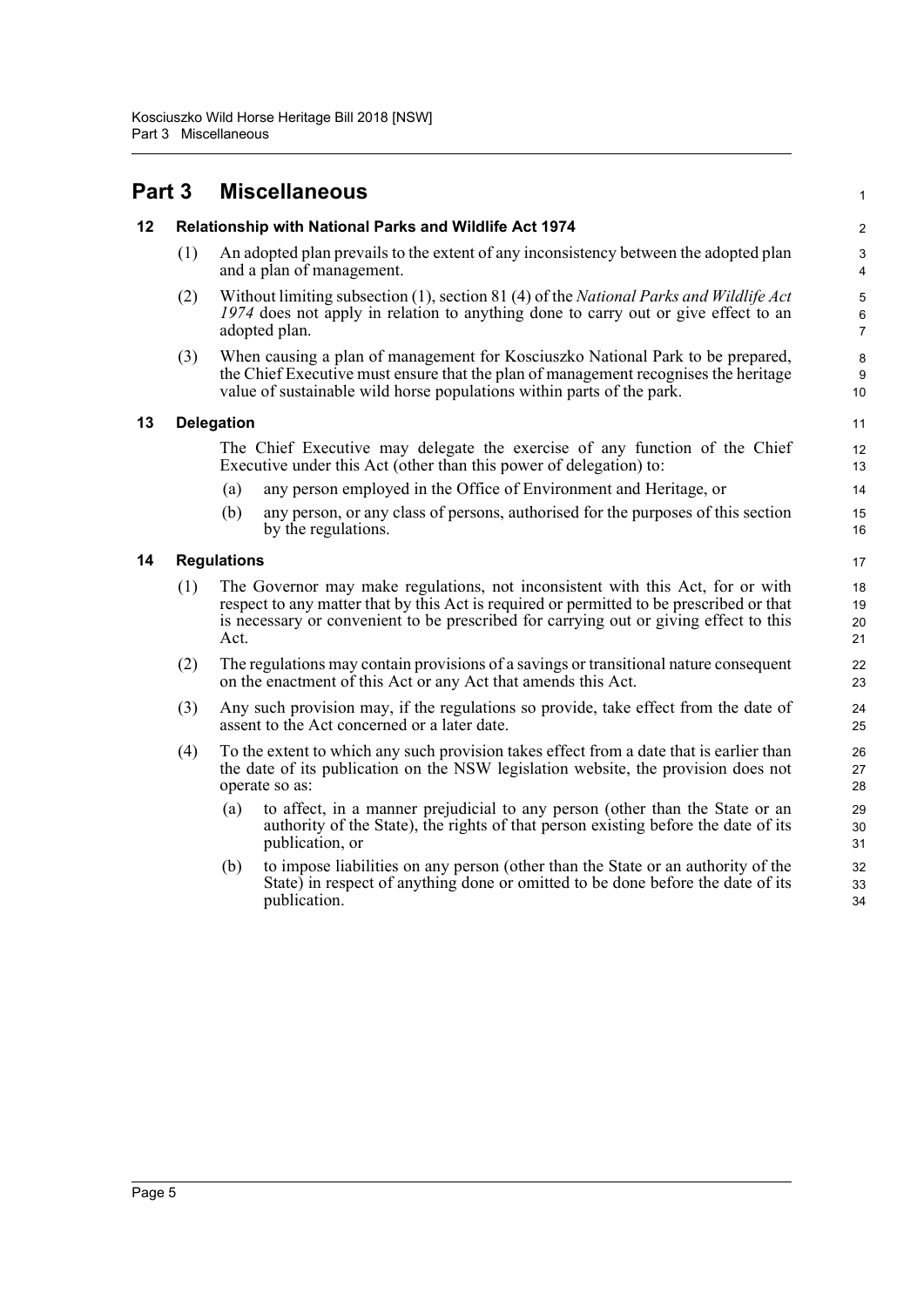<span id="page-8-0"></span>

| <b>Schedule 1</b><br><b>Wild Horse Community Advisory Panel</b> |     |                                                                                                                                                                                                                                                                        | 1                     |
|-----------------------------------------------------------------|-----|------------------------------------------------------------------------------------------------------------------------------------------------------------------------------------------------------------------------------------------------------------------------|-----------------------|
| Part 1                                                          |     | <b>General</b>                                                                                                                                                                                                                                                         | 2                     |
| 1                                                               |     | <b>Definitions</b>                                                                                                                                                                                                                                                     | 3                     |
|                                                                 |     | In this Schedule:                                                                                                                                                                                                                                                      | 4                     |
|                                                                 |     | <b>Chairperson</b> means the Chairperson of the Panel.                                                                                                                                                                                                                 | 5                     |
|                                                                 |     | <b>Deputy Chairperson</b> means the Deputy Chairperson of the Panel.<br>member means any member of the Panel.                                                                                                                                                          | 6<br>$\boldsymbol{7}$ |
| Part 2                                                          |     | <b>Constitution</b>                                                                                                                                                                                                                                                    | 8                     |
| $\mathbf{2}$                                                    |     | <b>Minister to constitute Panel</b>                                                                                                                                                                                                                                    | $\boldsymbol{9}$      |
|                                                                 |     | The Minister is to constitute a Wild Horse Community Advisory Panel.                                                                                                                                                                                                   | 10                    |
| 3                                                               |     | <b>Composition of Panel</b>                                                                                                                                                                                                                                            | 11                    |
|                                                                 | (1) | The Panel is to consist of at least 6 but no more than 8 members appointed by the<br>Minister.                                                                                                                                                                         | 12<br>13              |
|                                                                 | (2) | The members of the panel are to include the following persons:                                                                                                                                                                                                         | 14                    |
|                                                                 |     | at least 1 Aboriginal person,<br>(a)                                                                                                                                                                                                                                   | 15                    |
|                                                                 |     | 1 representative of the community from the locality around Kosciuszko<br>(b)<br>National Park,                                                                                                                                                                         | 16<br>17              |
|                                                                 |     | 1 representative of the Minister,<br>(c)                                                                                                                                                                                                                               | 18                    |
|                                                                 |     | other persons who, in the opinion of the Minister have expertise and<br>(d)<br>experience in any 1 or more of the following:                                                                                                                                           | 19<br>20              |
|                                                                 |     | recreational planning and management (including horse riding),<br>(i)                                                                                                                                                                                                  | 21                    |
|                                                                 |     | horse or other animal welfare management,<br>(i)                                                                                                                                                                                                                       | 22                    |
|                                                                 |     | alpine tourism planning and management,<br>(iii)<br>community involvement in conservation.<br>(iv)                                                                                                                                                                     | 23<br>24              |
|                                                                 | (3) | The Minister is to ensure, as far as is possible, that the composition of the Panel<br>reflects the expertise and experience referred to in subclause $(2)$ .                                                                                                          | 25<br>26              |
|                                                                 | (4) | The Minister is to appoint 1 of the members as a Chairperson of the Panel and 1 of<br>the members as the Deputy Chairperson of the Panel in the member's instrument of<br>appointment or by another instrument.                                                        | 27<br>28<br>29        |
|                                                                 | (5) | The Chief Executive is to arrange for a senior officer of the National Parks and<br>Wildlife Service to attend meetings of the Panel and for secretarial support to be<br>available to the Panel.                                                                      | 30<br>31<br>32        |
| 4                                                               |     | <b>Functions of Panel</b>                                                                                                                                                                                                                                              | 33                    |
|                                                                 |     | The functions of the Panel are:                                                                                                                                                                                                                                        | 34                    |
|                                                                 |     | to provide advice to the Minister or the Chief Executive (if requested to do so)<br>(a)<br>on any matter relating to the identification of the heritage value of, and the<br>management of, sustainable wild horse populations within Kosciuszko<br>National Park, and | 35<br>36<br>37<br>38  |
|                                                                 |     | to provide advice to the Chief Executive on the preparation of a draft wild<br>(b)<br>horse heritage management plan under Part 2 of this Act.                                                                                                                         | 39<br>40              |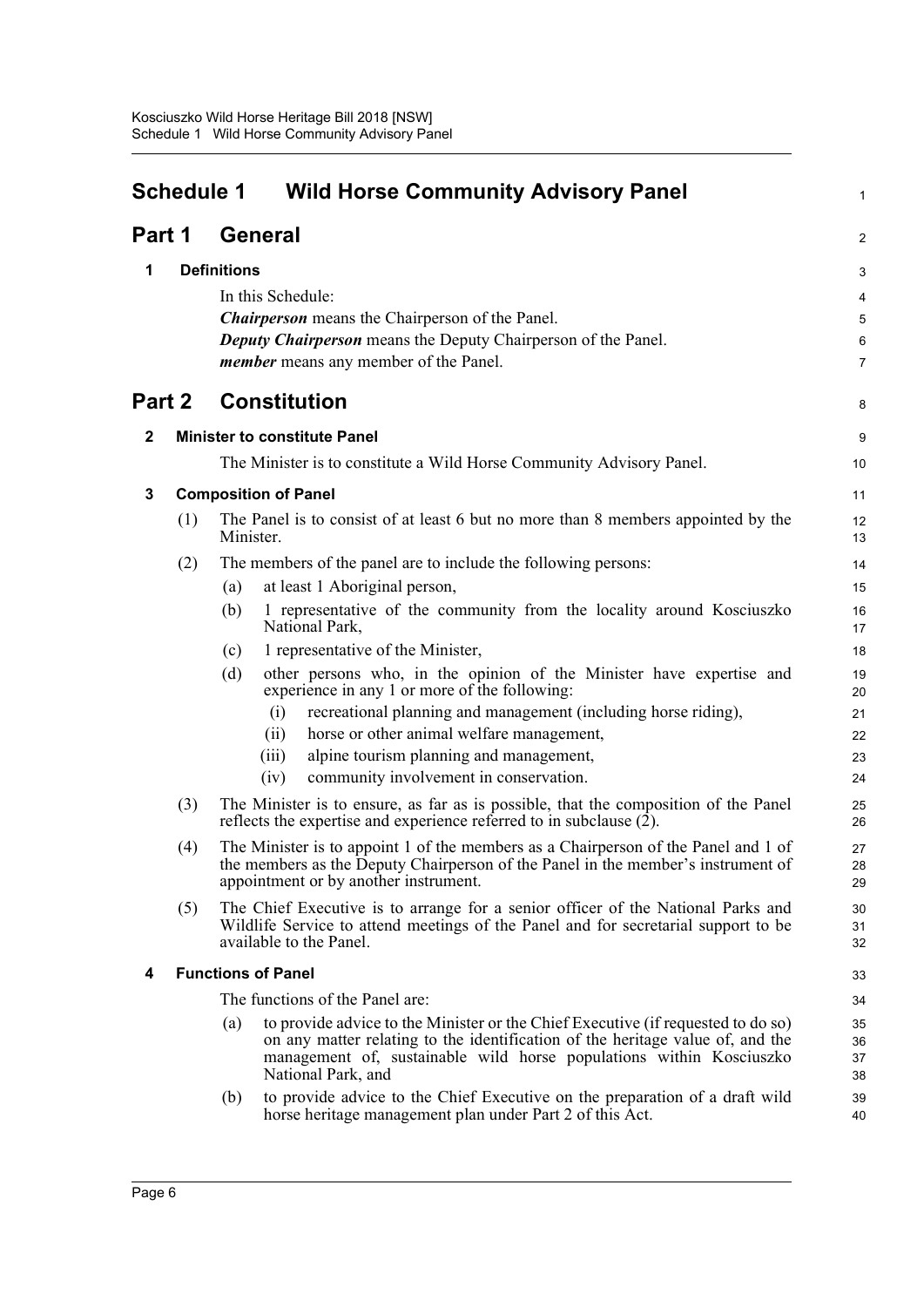| 5  |     | <b>Terms of office of members</b>                                                                                                                                                                                                                                                        | 1                                 |
|----|-----|------------------------------------------------------------------------------------------------------------------------------------------------------------------------------------------------------------------------------------------------------------------------------------------|-----------------------------------|
|    |     | Subject to this Schedule and the regulations, a member holds office for such period<br>(not exceeding 4 years) as is specified in the member's instrument of appointment,<br>but is eligible (if otherwise qualified) for re-appointment.                                                | $\overline{\mathbf{c}}$<br>3<br>4 |
| 6  |     | <b>Part-time appointments</b>                                                                                                                                                                                                                                                            | 5                                 |
|    |     | Members hold office as part-time members.                                                                                                                                                                                                                                                | 6                                 |
| 7  |     | Remuneration                                                                                                                                                                                                                                                                             | 7                                 |
|    |     | A member is entitled to be paid such remuneration (including travelling and<br>subsistence allowances) as the Minister may from time to time determine in respect<br>of the member.                                                                                                      | 8<br>9<br>10                      |
| 8  |     | Vacancy in office of member                                                                                                                                                                                                                                                              | 11                                |
|    | (1) | The office of a member becomes vacant if the member:                                                                                                                                                                                                                                     | 12                                |
|    |     | (a)<br>dies, or                                                                                                                                                                                                                                                                          | 13                                |
|    |     | completes a term of office and is not re-appointed, or<br>(b)                                                                                                                                                                                                                            | 14                                |
|    |     | resigns the office by instrument in writing addressed to the Minister, or<br>(c)                                                                                                                                                                                                         | 15                                |
|    |     | is removed from office by the Minister under this clause, or<br>(d)                                                                                                                                                                                                                      | 16                                |
|    |     | is absent from 3 consecutive meetings of the Panel of which reasonable notice<br>(e)<br>has been given to the member personally or by post, except on leave granted<br>by the Minister or unless the member is excused by the Minister for having<br>been absent from those meetings, or | 17<br>18<br>19<br>20              |
|    |     | (f)<br>becomes a mentally incapacitated person.                                                                                                                                                                                                                                          | 21                                |
|    | (2) | The Minister may remove a member from office at any time.                                                                                                                                                                                                                                | 22                                |
| 9  |     | Filling of vacancy in office of member                                                                                                                                                                                                                                                   | 23                                |
|    |     | If the office of any member becomes vacant, a person is, subject to this Act and the<br>regulations, to be appointed to fill the vacancy.                                                                                                                                                | 24<br>25                          |
| 10 |     | <b>Chairperson and Deputy Chairperson</b>                                                                                                                                                                                                                                                | 26                                |
|    | (1) | The Chairperson or Deputy Chairperson vacates office as Chairperson or Deputy<br>Chairperson if he or she:                                                                                                                                                                               | 27<br>28                          |
|    |     | is removed from that office by the Minister under this clause, or<br>(a)                                                                                                                                                                                                                 | 29                                |
|    |     | resigns that office by instrument in writing addressed to the Minister, or<br>(b)                                                                                                                                                                                                        | 30                                |
|    |     | ceases to be a member of the Panel.<br>(c)                                                                                                                                                                                                                                               | 31                                |
|    | (2) | The Minister may at any time remove the Chairperson or Deputy Chairperson from<br>office as Chairperson or Deputy Chairperson.                                                                                                                                                           | 32<br>33                          |
| 11 |     | <b>Effect of certain other Acts</b>                                                                                                                                                                                                                                                      | 34                                |
|    | (1) | The provisions of the <i>Government Sector Employment Act 2013</i> relating to the<br>employment of Public Service employees do not apply to a member.                                                                                                                                   | 35<br>36                          |
|    | (2) | If by or under any Act provision is made:                                                                                                                                                                                                                                                | 37                                |
|    |     | requiring a person who is the holder of a specified office to devote the whole<br>$\left( a\right)$<br>of his or her time to the duties of that office, or                                                                                                                               | 38<br>39                          |
|    |     |                                                                                                                                                                                                                                                                                          |                                   |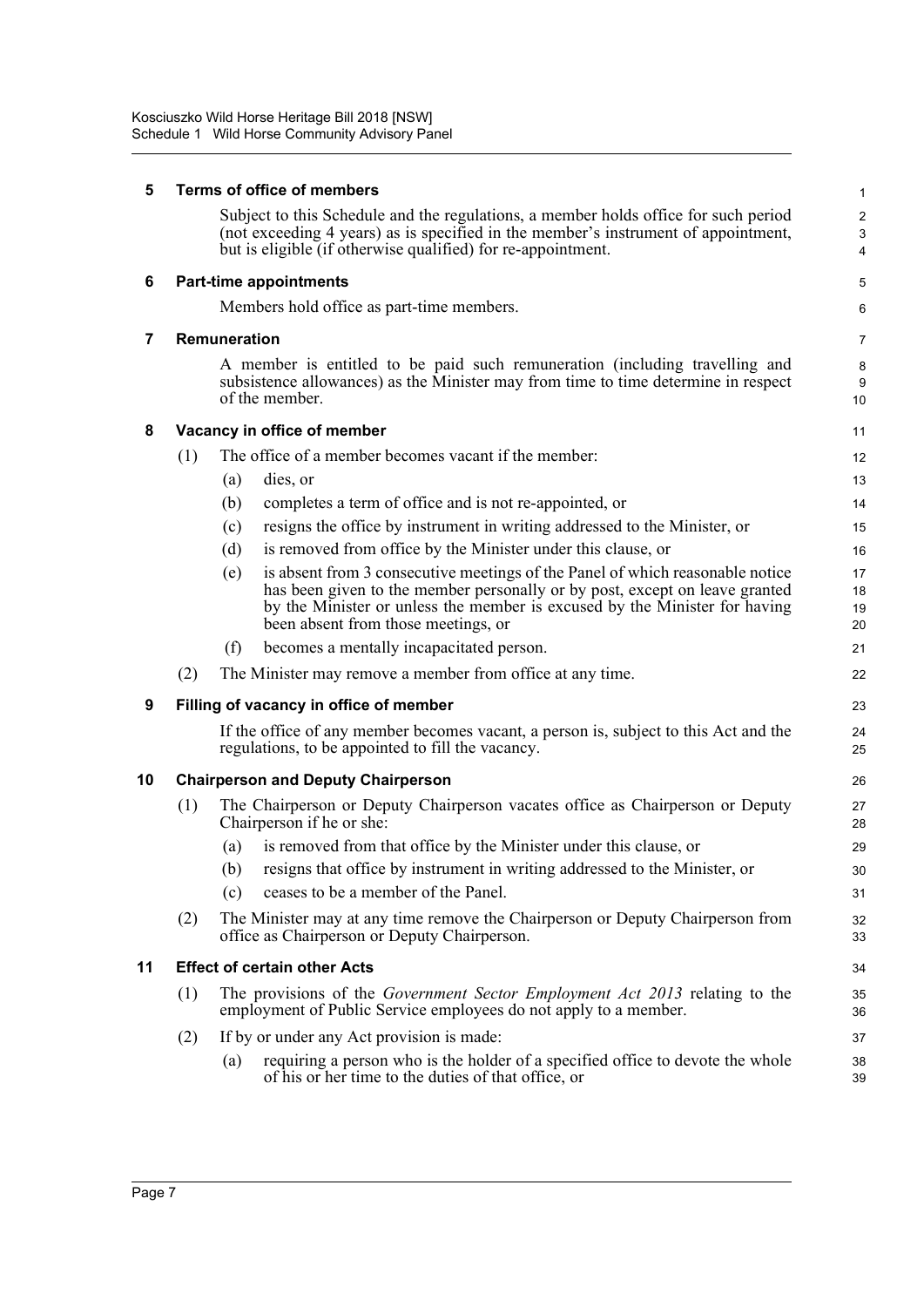(b) prohibiting the person from engaging in employment outside the duties of that office,

12

27 28 29

the provision does not operate to disqualify the person from holding that office and also the office of a member or from accepting and retaining any remuneration payable to the person under this Act as a member.

### **12 Personal liability**

A matter or thing done or omitted to be done by the Panel, a member of the Panel or a person acting under the direction of the Panel does not, if the matter or thing was done or omitted to be done in good faith for the purpose of executing this or any other Act, subject a member or a person so acting personally to any action, liability, claim or demand.

### **Part 3 Procedure**

### **13 General procedure**

The procedure for the calling of meetings of the Panel and for the conduct of business at those meetings is, subject to this Act and the regulations, to be as determined by the Panel.

### **14 Quorum**

The quorum for a meeting of the Panel is a majority of its members for the time being.

#### **15 Presiding member**

- (1) The Chairperson (or, in the absence of the Chairperson, the Deputy Chairperson, or in the absence of both the Chairperson and the Deputy Chairperson, a person elected by the members of the Panel who are present at a meeting of the Panel) is to preside at a meeting of the Panel.
- (2) The presiding member has a deliberative vote and, in the event of an equality of votes, has a second or casting vote.

### **16 Voting**

A decision supported by a majority of the votes cast at a meeting of the Panel at which a quorum is present is the decision of the Panel.

### **17 Transaction of business outside meetings or by telephone etc**

- (1) The Panel may, if it thinks fit, transact any of its business by the circulation of papers among all the members of the Panel for the time being, and a resolution in writing approved in writing by a majority of those members is taken to be a decision of the Panel made at a meeting of the Panel.
- (2) The Panel may, if it thinks fit, transact any of its business at a meeting at which members (or some members) participate by telephone or other electronic means, but only if any member who speaks on a matter before the meeting can be heard by the other members.
- (3) For the purposes of:
	- (a) the approval of a resolution under subclause (1), or
	- (b) a meeting held in accordance with subclause (2),

the Chairperson and each other member have the same voting rights as they have at an ordinary meeting of the Panel. 42 43